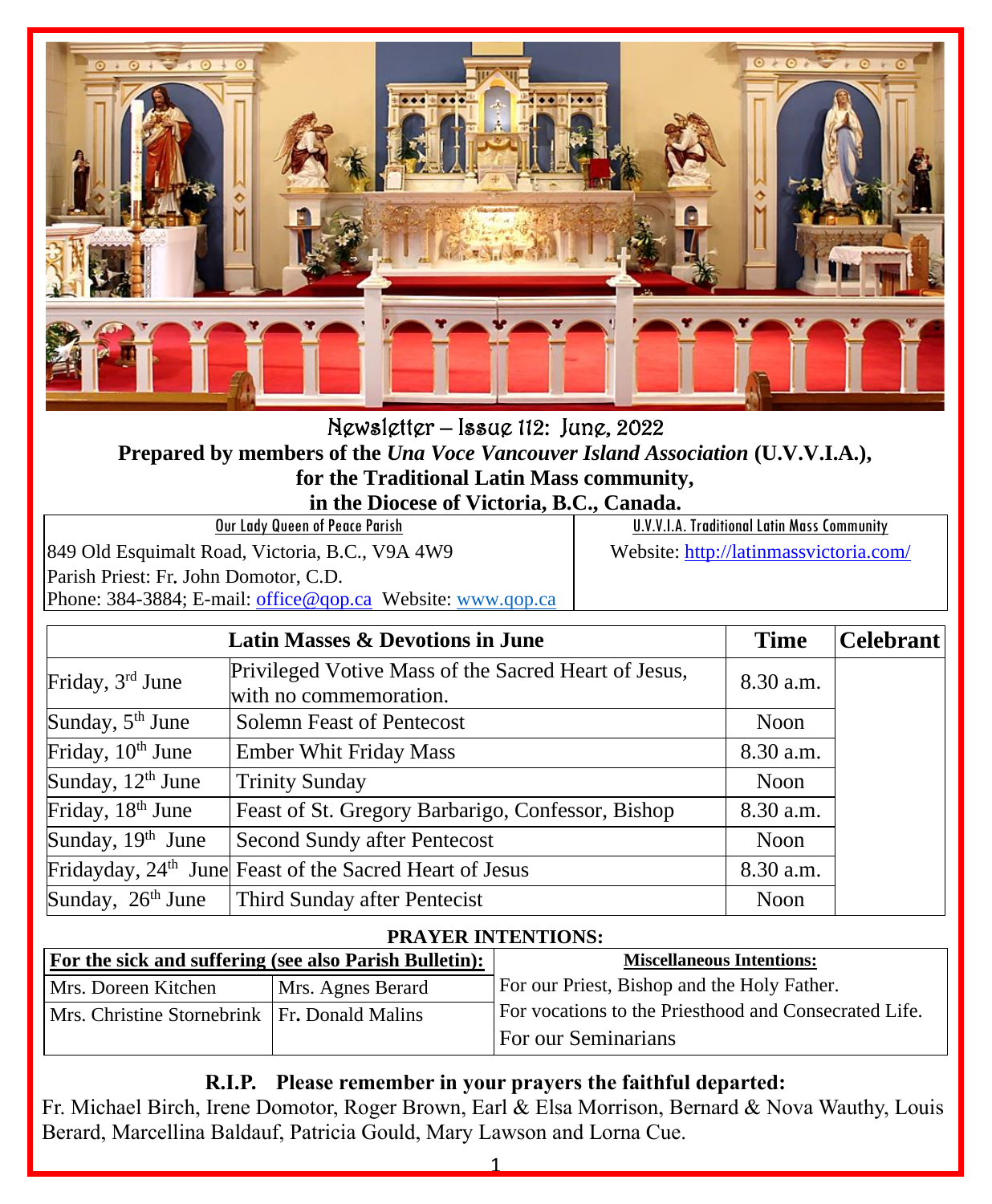# **NEWS**

### **1. First Mass Fr. Kent Grealy, F.S.S.P.**

Fr. Kent Grealy was ordained to the Sacred Priesthood in the Traditional Roman Rite on Friday, 27 May, 2022. He is now a Priest of the Fraternity of St. Peter after the Order of Melchisedech. Alleluia!

Fr. Grealy will spend the month of June in Victoria. Owing to the covid-19 travel restrictions, he will be quarantined at home for fourteen days. With permission of our Bishop, His Excellency The Most Reverend Gary Gordon, he will celebrate on June 19 and June 26 (perhaps even sooner if Father doesn't have to go in quarantine)

…………….. The great saint, St. John Vianney, wrote a beautiful article about the greatness of the Sacrament of ordination to the priesthood. Enclosed within this Newsletter is a copy of that article;

### **2. Potluck in honour of Fr. Grealy**

The occasion of our Parish having its first ordained priest coming to visit us is cause for gratitude to God, Who called Kent Grealy while he was studying at the University of Victoria and attending our Traditional Latin Mass. We thank Father Grealy for having responded generously to that call to offer his life in the service of God. A video of his ordination can be watched here: <https://www.youtube.com/watch?v=FjuvRNkaZ4U&t=8789s>

For all of us members of the Traditional Latin Mass congregation, this ordination is great cause for celebration. What could be better than coming all together for a special dinner?

#### We shall have that **potluck on Wednesday, June 22.**

We will be gathering in the church at 5.30 p.m.to pray a Rosary for the intention of Father Grealy. Afterwards, we will repair to the hall for fellowship and dinner. A rich variety of foods will have been dropped off in the hall prior to the Rosary.

The organiser of this event is Mrs. Ellie Raeder, who needs to be informed by you about

- 1. The number of people attending from your family group;
- 2. Your phone number and e-mail address, for contact purposes;
- 3. An itemisation of any food you wish to contribute: main course, salad, side-dish or a desert. (Note: beverages containing alcohol are not allowed on church premises!);
- 4. Food should be dropped off in the hall no later than 5.20 p.m., It should be ready for serving;
- 5. **Please respond by 8th June** to Ellie raede[r momraeder@yahoo.ca](mailto:momraeder@yahoo.ca)

It is customary to give the newly-ordained priest a gift (usually monetary) if you wish. There will be a basket on the table for greeting/gift cards.

#### **3. New members invited to the U.V.V.I.A. Board of Directors**

The growth of our T.L.M. community and the need for increased support for the U.V.V.I.A. activities necessitate an extension of the number of directors. At present, the U.V.V.I.A. meetings are typically attended by the Board's three executive members, Irving Weihs (President), Peter Stornebrink (vice-President) and Bernie McCabe, (Secretary) and the Members at Large who also attend. We would like to enlarge the Board so as to include more people who are currently serving the congregation. Amongst the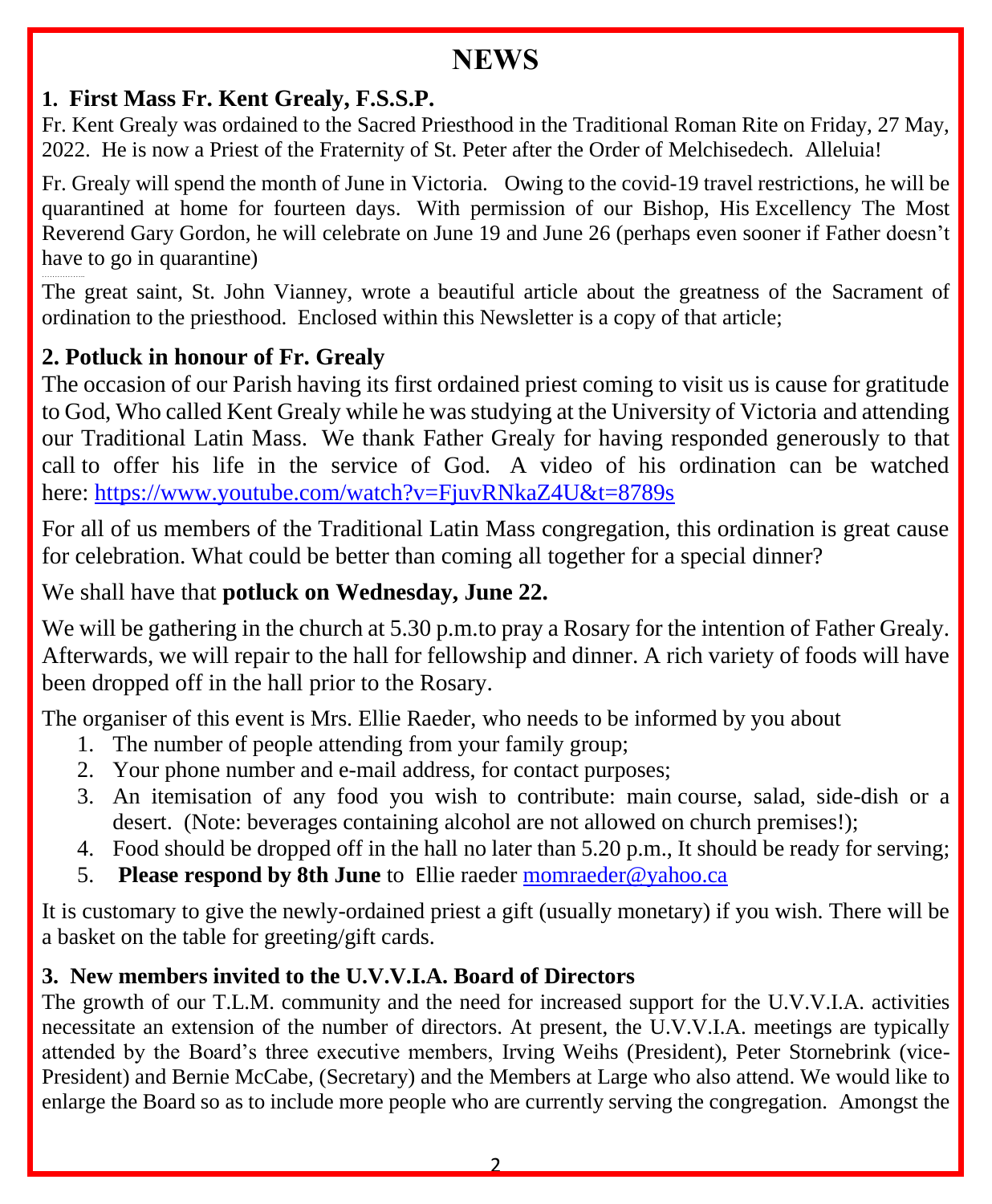more recent attendees of our Latin Mass, there may be others who would like to offer support. Please attend our next meeting, which is tentatively scheduled for 12th June.

# **4. U.V.V.I.A. Activities**

The following list is a summary of some of the work undertaken by members of the T.L.M. community to its members and the Parish:

- 1. Altar serving,
- 2. Singing in the Choir
- 3. Acquisition of goods for T.L.M. needs
- 4. Publications such as Missalettes, Newsletters and a website
- 5. Supply of food and drinks for social gatherings after Mass.
- 6. Cleaning of the hall after social gatherings
- 7. Selection of flowers for the sanctuary

# **5. Shoe boxes needed**

Our collection of Missalettes is in need of better storage. For each set of Missalettes, we need a sturdy box, the size of a shoe box. If you have any such boxes, please pass them on to Mrs. Wendy McClean. We need about twenty of them.

### **6. Live-streamed and Recorded (Streamed) Masses**

For the homebound, we suggest that you watch and pray a Mass from one of the following websites: **(a) F.S.S.P.– Live streamed at** [http://www.livemass.net.](http://www.livemass.net/) The times shown are all in Pacific Standard Time.

**(b) I.C.R. Live-streamed are from<https://institute-christ-king.org/videostream> (c) Streamed Masses:<https://www.icrsp.org/direct/>**

# **7. Pro-Life & Pro-Family = Pro-God**

This month, we recommend the watching of the following pro-life video. It is amazing what a single person, a nun and gynaecologist, can do for life and family. Her weapon: God's law! *Irish nun uses 'God's Law' to defeat abortion and AIDS in Africa.* 

[https://www.lifesitenews.com/episodes/irish-nun-uses-gods-law-to-defeat-abortion-and-aids-in](https://www.lifesitenews.com/episodes/irish-nun-uses-gods-law-to-defeat-abortion-and-aids-in-africa/)[africa/](https://www.lifesitenews.com/episodes/irish-nun-uses-gods-law-to-defeat-abortion-and-aids-in-africa/)

#### **8. Interview by** *Calx Mariae* with **Dr. Joseph Shaw (continued)**

On page 4 of this issue, we bring you the sixth Question and Answer session (Q.&.A.-8) from an interview of Dr. Joseph Shaw by *Calx Mariae*.

*Calx Mariae* is a British organisation which, as posted on its website **[https://voiceofthefamily.com/,](https://voiceofthefamily.com/) is "**A lay initiative formed to defend Catholic Teaching on the Family".

**Dr Joseph Shaw** is well known to the readers of "Voice of the Family" as a regular contributor to the Digest. In October, 2021, Dr Shaw was elected President of the **Una** *Voce* **Federation**, a lay movement that promotes and defends the Traditional Latin Mass worldwide. Dr Shaw holds a doctorate in Philosophy from Oxford University, where he also currently teaches.

He has published on Ethics and Philosophy of Religion and has edited *[The Case for Liturgical Restoration: Una](https://www.angelicopress.org/the-case-for-liturgical-restoration-shaw)  [Voce Position Papers on the Extraordinary Form](https://www.angelicopress.org/the-case-for-liturgical-restoration-shaw) (Angelico Press).* He is the Chairman of the Latin Mass Society of England and Wales and the father of nine children.